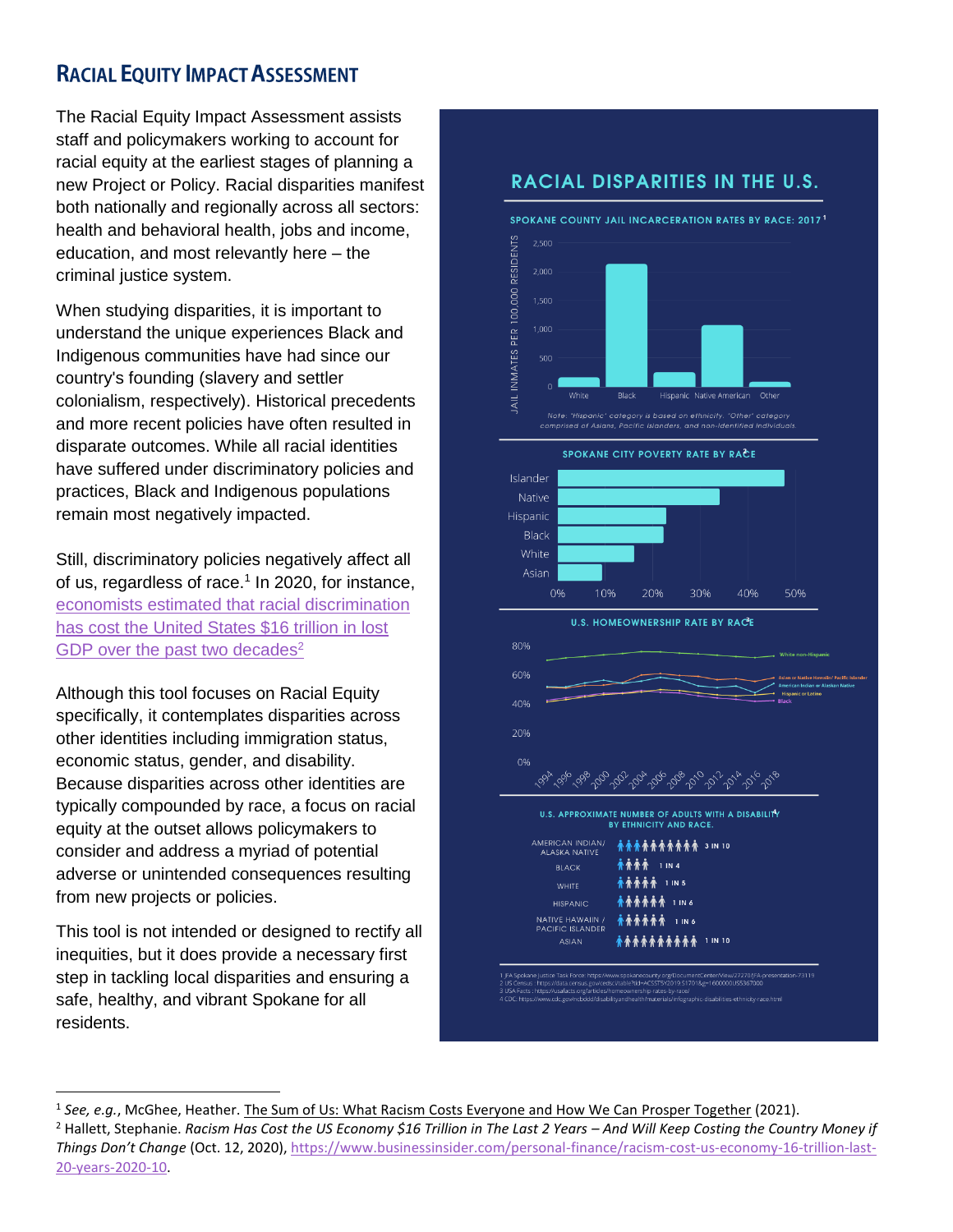## **Racial Equity Impact Assessment** Spokane, Washington

A Racial Equity Impact Assessment can help criminal justice departments, agencies, and other entities apply an equity analysis to current operations, practices, priorities, and decision making  $-$  including funding, program development and program design. More specifically, the assessment helps staff and policymakers set equity goals, and identify and correct harmful, unintended consequences before a Project or Policy takes effect.

For example, a policy like New York's "Stop-and-Frisk" may be designed to enhance public safety, but once implemented, inadvertently contributed to disparate rates of arrests, jail admissions, and distrust in law enforcement. By prioritizing time to engage in an iterative, goal-oriented and data-driven process, criminal justice leaders can help create a sustainable, fair, efficient, and equitable legal system.

We recommend that a project team or similar working group  $-$  composed of system actors and community representatives — address the questions below collaboratively throughout the development, implementation and review stages of the Policy or Project. If you would like additional support, please contact the Office of Law & Justice.

- $1.$ Name of Proposed Policy or Project Name of Proposed Policy or Project (Ex. Establishing DUI therapeutic court)
- $2.$ a. What is the goal of the Policy or Project and/or the challenge you are attempting to address? (Ex: Increase diversion opportunities for drug related charges)

b. What current racial and other inequities might this Policy or Project address?

 $3.$ Based on the data you have gathered and reviewed how might the Policy or Project impact racial disparities (improve or worsen)? Please review Appendix A for suggested Data metrics. All data should be disaggregated by race/ethnicity, gender, and age.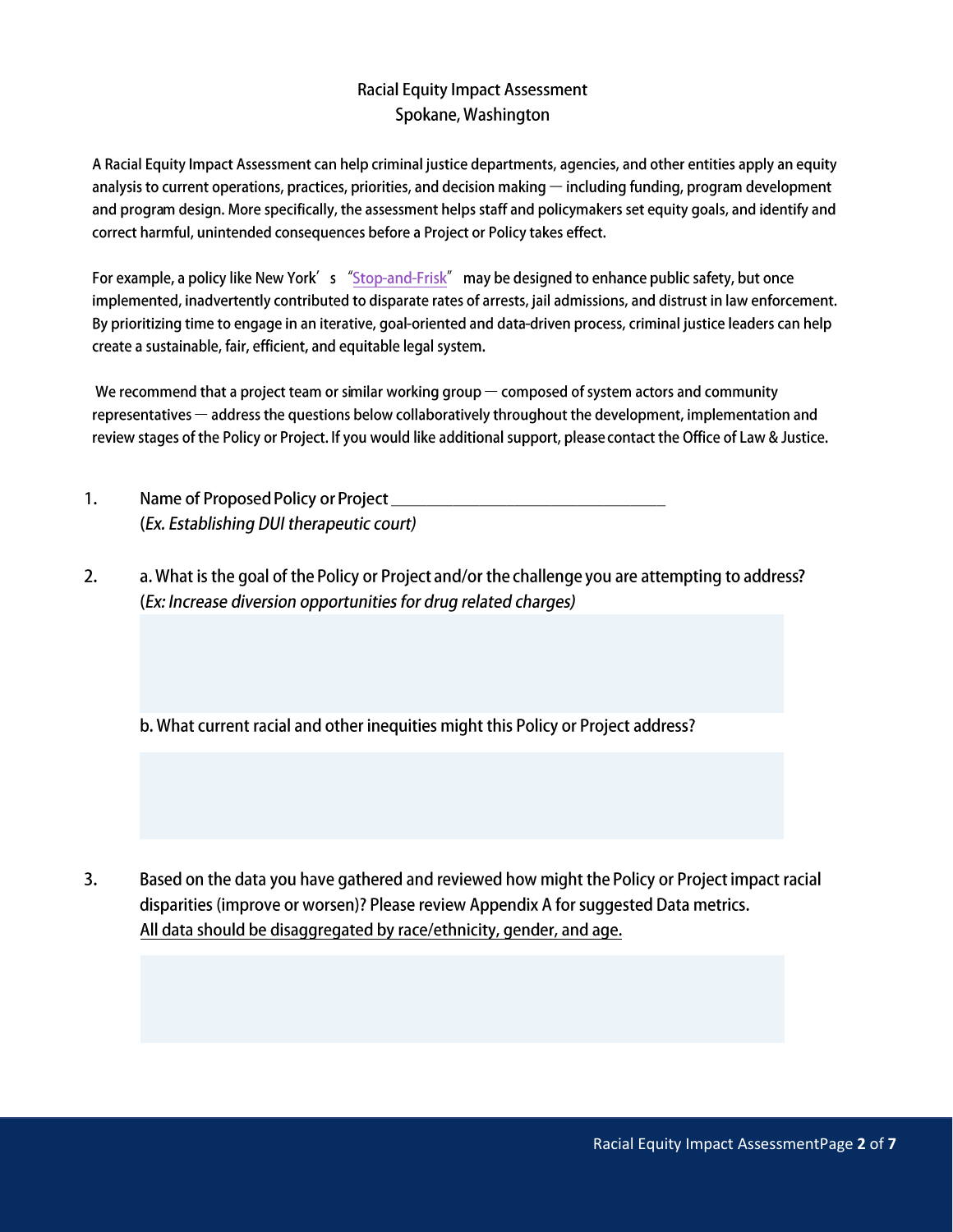If you do not have access to any relevant metrics, what is your plan to obtain relevant data (this can include data gathered by peer-reviewed sources from community organizations, news and/or academic sources, city departments, and other national, state, or county agencies)?

Please identify who may be impacted by the proposed Policy or Project? Please identify direct and indirect 4. impacts.

|                                  | <b>Direct</b> | Indirect | N/A |
|----------------------------------|---------------|----------|-----|
| <b>Law Enforcement Agencies</b>  |               | П        | П   |
| <b>Pre-Trial Services</b>        | П             | П        | П   |
| <b>Detention Services</b>        | П             | П        | П   |
| <b>Municipal Court</b>           | П             | П        | П   |
| <b>District Court</b>            | П             | П        | П   |
| <b>Superior Court</b>            | П             | П        | П   |
| <b>City Prosecutor</b>           | П             | П        | П   |
| <b>County Prosecutor</b>         | П             | П        | П   |
| <b>City Probation</b>            | П             | П        | П   |
| <b>County Probation</b>          | П             | П        | П   |
| <b>City Public Defender</b>      | П             | П        | П   |
| <b>County Public Defender</b>    | П             | П        | П   |
| <b>Department of Corrections</b> | П             | П        | П   |
| <b>Juvenile Court</b>            | П             | П        | П   |
| Other                            | П             |          |     |

a. System Actors/Entities

### b. Community Members (direct and indirect impacts)

|                         | <b>Direct</b> | Indirect | <b>NA</b> |
|-------------------------|---------------|----------|-----------|
| Age                     |               |          |           |
| <b>Gender Identity</b>  |               |          |           |
| <b>Racial Identity</b>  |               |          |           |
| <b>Ethnic Identity</b>  |               |          |           |
| Neighborhoods/Zip Codes |               |          |           |
| Income                  |               |          |           |
| <b>Disability</b>       |               |          |           |
| Other                   |               |          |           |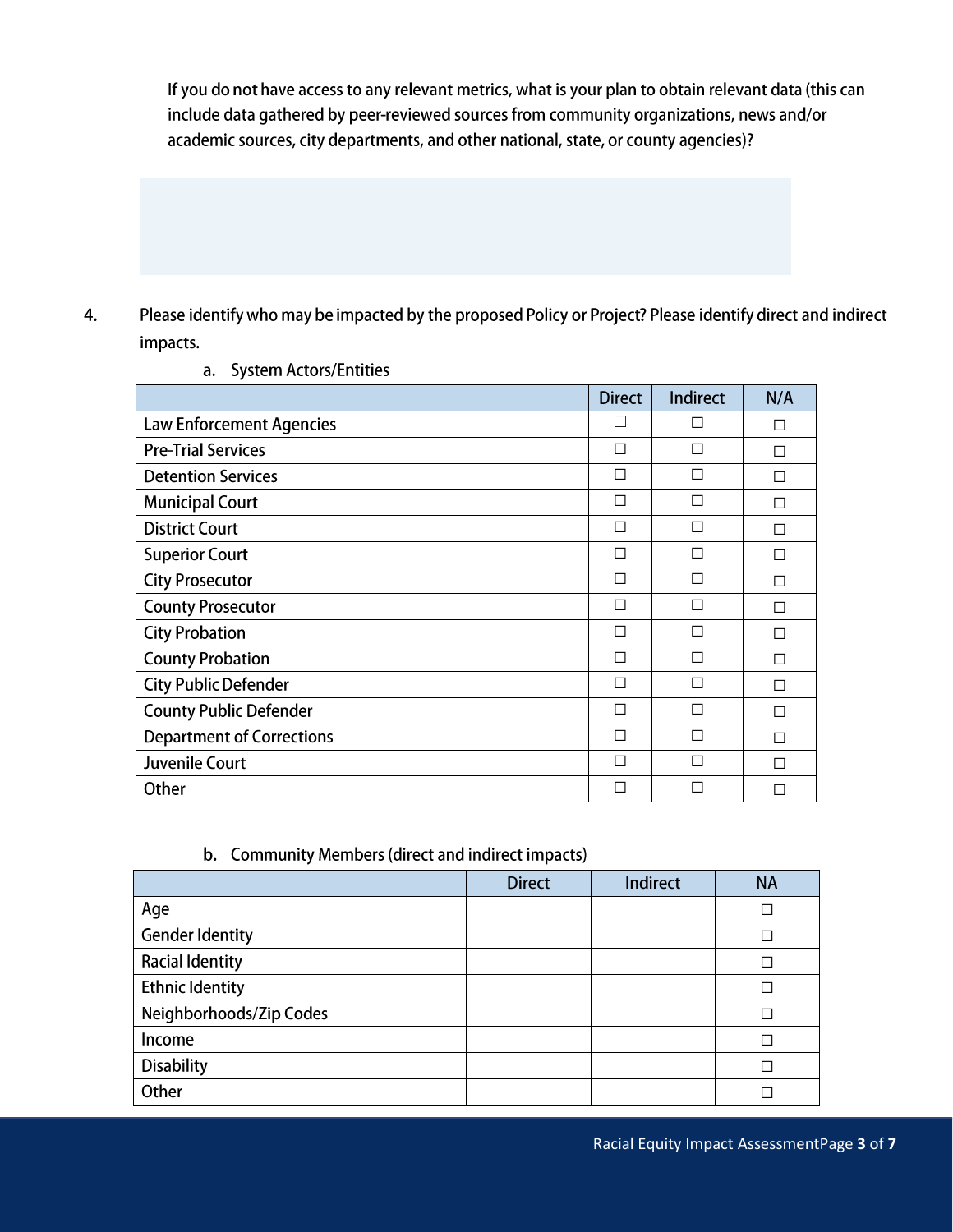c. Service providers and/or community organizations led by and/or supporting impacted communities, especially in areas related to this Policy or Project.

| <b>Provider Name or Type</b> | <b>Resources/Services Provided and Potential Impact</b> |
|------------------------------|---------------------------------------------------------|
|                              |                                                         |
|                              |                                                         |

5. Are you collaborating with individuals and communities most impacted  $-$  particularly Black, Indigenous People of Color  $-$  in the Policy or Project planning process? If not, what is your plan to include community members to ensure meaningful input from planning through implementation and performance monitoring? Please use the table below as a helpful quide.

|                                                                                                                                                                                                                                                                                                                             | <b>Community Collaboration</b><br>Addressed<br>Please describe efforts for each<br>phase. | <b>Community Collaboration</b><br>Plan<br>Please describe plan and timeline<br>for each phase if efforts have not<br>already been completed. |
|-----------------------------------------------------------------------------------------------------------------------------------------------------------------------------------------------------------------------------------------------------------------------------------------------------------------------------|-------------------------------------------------------------------------------------------|----------------------------------------------------------------------------------------------------------------------------------------------|
| Planning/Outreach<br>Suggested items to consider: dates<br>of meetings/forums, names of<br>participant and/or organizations.<br>accommodations made for physical<br>access & language access, and<br>how input/participation was included<br>in decisions and next steps,<br>whether participants received<br>compensation. |                                                                                           |                                                                                                                                              |
| Implementation<br>Suggested items to consider:<br>community experts serving on<br>project team, whether community<br>participants receive compensation,<br>meeting location and time, other<br>community-based partnerships.                                                                                                |                                                                                           |                                                                                                                                              |
| <b>Evaluation</b><br>Suggested items to consider:<br>Community experts serving on the<br>evaluation committee, whether<br>community experts receive<br>compensation, recurring community<br>meetings or forums to share<br>updates and information, other data<br>transparency measures.                                    |                                                                                           |                                                                                                                                              |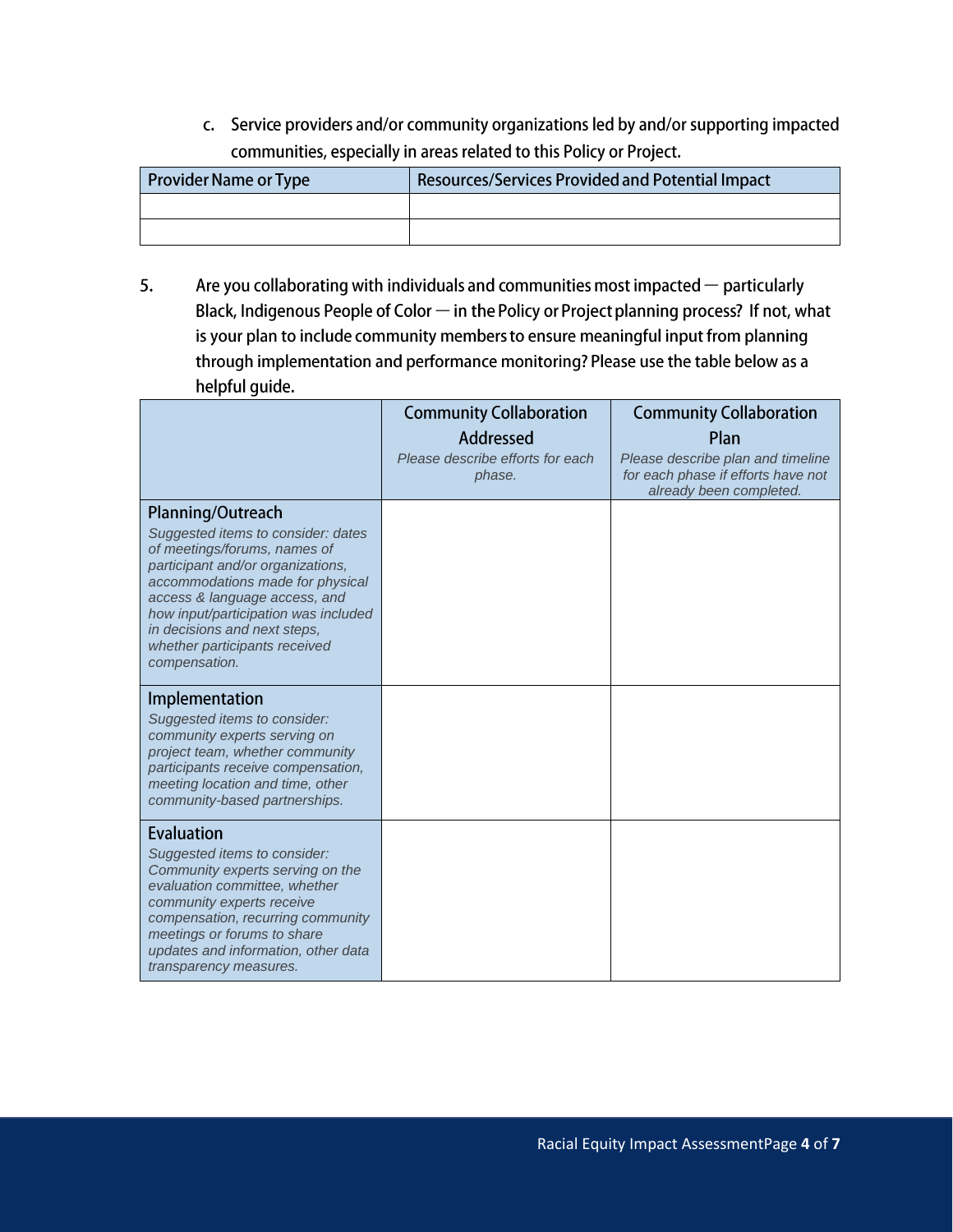6. What factors outside of the criminal justice system might uniquely impact individuals or communities of color and complicate the equity goals (consider root causes and/or intersecting identities)? Does the proposal address any of these factors? Please check all that apply and brainstorm additional relevant factors:

| <b>Factors</b>                        | Yes | <b>No</b> | Mitigated or Exacerbated by Project/<br>Policy (describe) |
|---------------------------------------|-----|-----------|-----------------------------------------------------------|
| <b>Economic Distress</b>              | П   | П         |                                                           |
| <b>Housing Instability</b>            | П   | П         |                                                           |
| <b>Behavioral Health Needs</b>        | П   | П         |                                                           |
| <b>Education</b>                      | П   | □         |                                                           |
| <b>Healthcare Access</b>              | П   | П         |                                                           |
| <b>Food Access</b>                    | П   | П         |                                                           |
| <b>Transportation Access</b>          | П   | П         |                                                           |
| <b>Language Access</b>                |     | П         |                                                           |
| <b>Access to Technology</b>           |     |           |                                                           |
| <b>Access to Child Care</b>           |     | ×.        |                                                           |
| <b>Disability</b>                     | П   | П         |                                                           |
| <b>Adverse Childhood</b>              | H   | П         |                                                           |
| <b>Experiences / Trauma Histories</b> |     |           |                                                           |
| <b>History of Discrimination</b>      | П   | П         |                                                           |
| <b>Lack of Trust</b>                  | П   | П         |                                                           |
| <b>Cultural Considerations</b>        | П   | П         |                                                           |
| <b>Immigration Status</b>             | П   | П         |                                                           |
| Other:                                |     | ΙI        |                                                           |

What legal limitations might complicate this Policy or Project and what is the plan to 7. address them?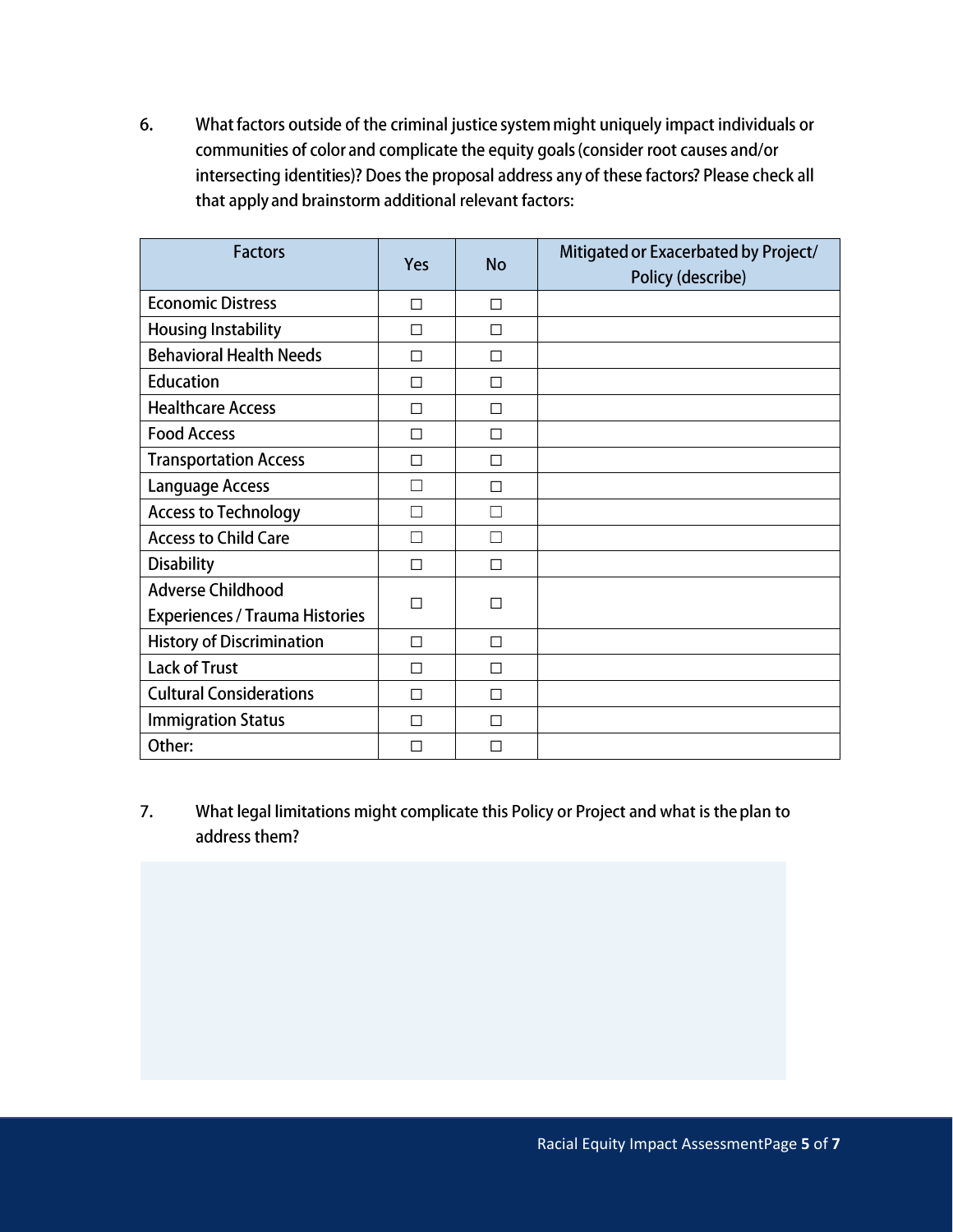8. Based on the answers above, what specific changes need to be made to achieve your racial equity goal and avoid the continuation of racial and other disparities (Ex. Partnering with and/or investing in groups representing communities most impacted by the proposed initiative.)

What performance measures will you use to evaluate the Policy or Project's impact 9. following implementation, including the impact on racial and ethnic disparities? Qualitative and quantitative measures are encouraged.

What is your timeline for review and ongoing adjustments?  $10.$